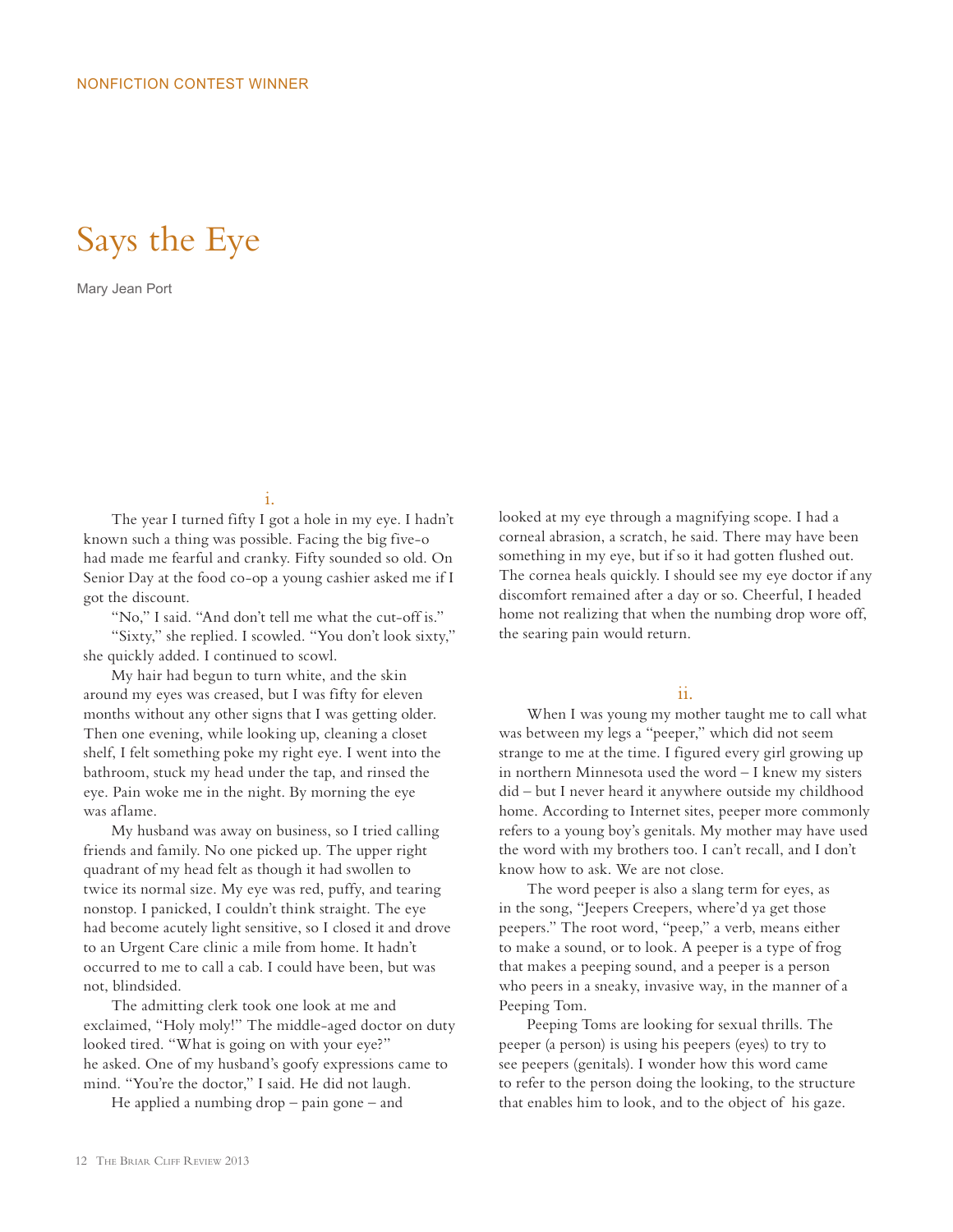#### iii.

The day after my Urgent Care visit, still suffering, I went to see my eye doctor. She was late coming in, and giggly when she arrived. She'd had a flat tire, and had called her husband to come rescue her. The cornea is suffused with nerves, which scream when they are compromised. I had sat stock still in the waiting room, holding myself upright, leaning on every moment, humming with the deep ache in my eye.

I was shown into an examining room. The technician flipped through my chart.

"So, you have diabetes," she said, as if she knew this, and simply wanted me to confirm it.

"No," I said.

She looked at my chart again. "Oh, you have high blood pressure," she said.

"No," I said."

She was in her twenties, and had lovely long blonde hair, like I had when I was younger. She herself appeared not to have health problems. Perhaps she had never had a health problem.

"Well," she said, "certainly you have some (serious? chronic? fatal? I can't remember) disease, don't you?"

"NO!" I said, but I was no longer sure.

My doctor came in and applied a numbing drop. The eye quieted. Though the pain felt deep, the problem was in fact superficial. She peered through the scope. "You have a corneal erosion," she said. This scrambled my brains. The word "erosion," of course, usually refers not to a medical problem but to a process in the natural world involving a force – water, wind, or waves – that wears away the earth's surface. If my right eye were the earth, and my iris the United States, my erosion lay along the Atlantic coast, an eroding beach in South Carolina.

My doctor asked if I had ever had an eye injury. Twelve years previous, out in the garden in the morning, half awake, as I bent over, my eyes focused on the ground, my eye bumped against the top of a tomato stake. There was no wound, no blood, but she said the incident could have weakened the corneal tissue, thereby laying the groundwork for problems down the road.

The erosion would probably heal in a couple of days, she said. But I had a second condition, something called dry eye, which might complicate the healing. Dry eye is common, it is especially common in older women, but I had not heard of it until that moment. It may have been complicit in causing the erosion, further weakening my corneal tissue. I would have to use drops (once an hour, all day long, every day, forever) called artificial tears.

My doctor gave me a primer on tears. They are made of a balance of mucus, oil, and water. They keep the eye

healthy. Drops mimic them. The chemicals in emotional tears wear on the eye. This last tidbit gave me pause. For much of my life I had been a crier. I had shed more tears than were called for, many more. I feared that by crying so much I'd worn that hole in my eye.

There are many brands of tears on the market. I settled on Bion Tears. Great. I had the first ingredient for becoming the Bionic Woman, and, now, like her, I was reliant on manufactured parts.

#### iv.

Years ago people used to tell children that if they masturbated they would go blind. Because vision is so precious, and they thought children wouldn't want to risk losing it? Or is there a connection between sex and eyes?

#### v.

Three days later I saw my doctor again. She pronounced me healed. But be careful, she said. Keep your eye hydrated. After an erosion opens, the thin epithelium on top (she said: think tissue paper) patches itself, but it takes months for the cells to create a weave strong enough to adhere to the layers beneath them (she said: think Velcro). In the meantime, the surface cells are easily knocked off. Even the low-level friction of the eyelid running over the eye can do it.

Eager to leave her office, and to forget about eye problems, all I heard was the word "healed."

# vi.

I'd worked with a therapist when I was a young woman and had told my parents I had been hurt sexually when I was a child. Those words spoken out loud had set off a huge fight between us, and after that we had little contact for over a decade. During our estrangement I had begun writing a memoir. In recent years we had reconciled, but tentatively. I was terrified that when my book came out I would lose my parents once again.

I had worked on this book for many years. I couldn't see my way clear to finish it. I didn't know if a force in me, or one in the material, kept me from bringing it to a close. The night my erosion opened I had a dream. "It is important that I write my story," I told my parents firmly. "And to do that, I have to write about you as well." They were not pleased. Thus began my eye odyssey, and for months it was difficult, if not impossible, to write.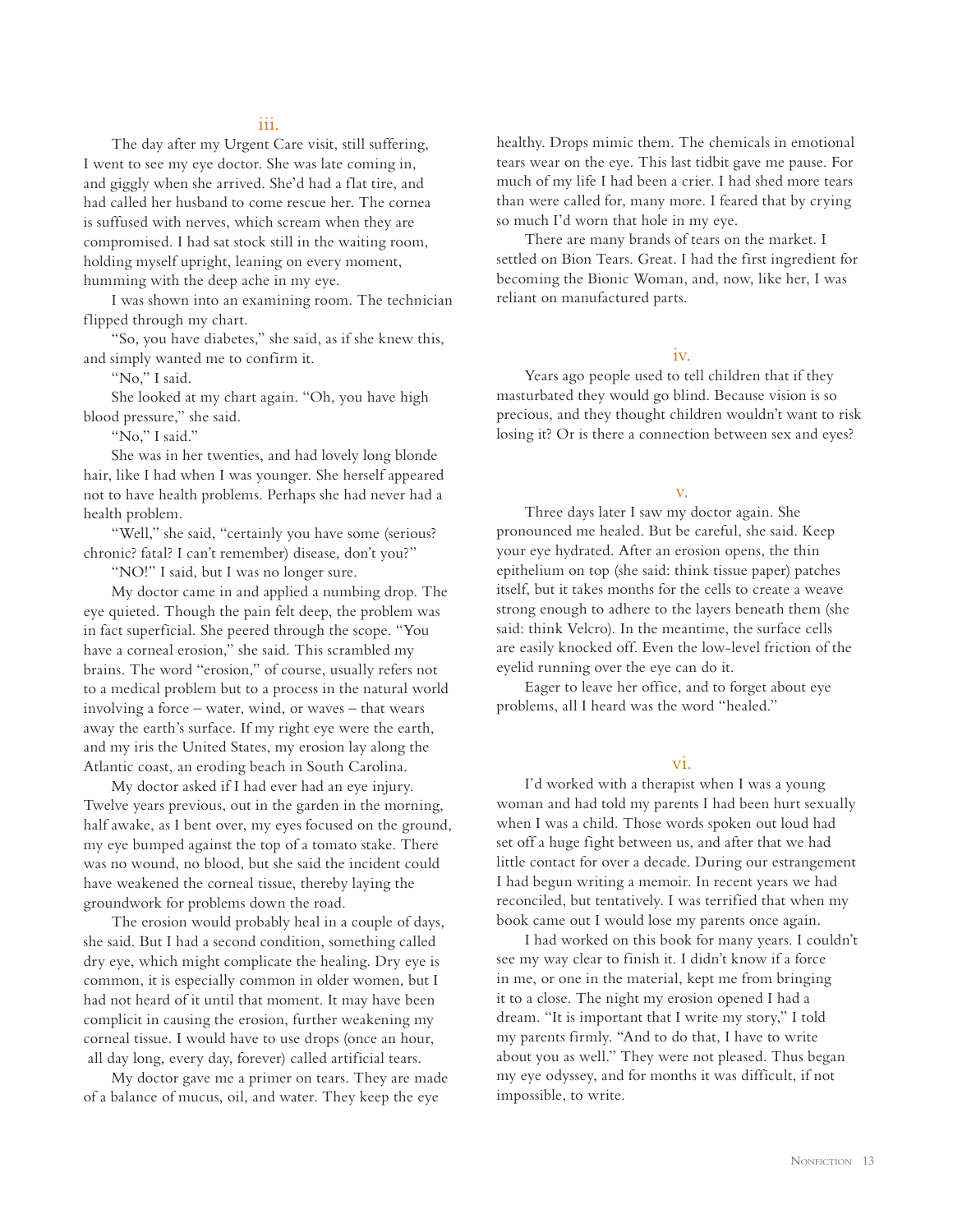## vii.

According to the *Oxford English Dictionary (O.E.D.)*, the figurative meaning of the word "peep" is: "to emerge or protrude a very short distance into view (as from concealment); to begin to appear or show itself: chiefly said of natural objects as daylight, flowers, distant eminences, etc." Why the word peeper for vagina? Because the vagina has blinders, you might say, and one small head, or eye, that peeps out?

#### viii.

Two weeks after my eye doctor pronounced me healed, I went to hear Joan Didion read from her book, *The Year of Magical Thinking*. Didion, a woman in her seventies, appeared fragile and determined, steely and tender. Her husband had died suddenly of a heart attack while their only child, a grown daughter, was hospitalized with a flu-like illness. Shortly after Didion finished writing the book, which describes her grief at losing her husband, her daughter died as well. She had lost everyone.

After the confrontation with my parents, they fell away, and they took my four sisters and two brothers with them. It was as if they had all been in an airplane and it had dropped out of the sky. Partway through the Didion program I felt a pain in my right eye. When I closed the eye, the pain went away. In the night the erosion opened full bore. My husband told me I awoke screaming. I don't remember screaming.

#### ix.

I went back to my eye clinic. I saw a doctor who said that I had signs of a third condition, Anterior Basement Membrane Dystrophy (A.B.M.D.). The only word of that string I heard was "basement," because it was a real, familiar thing, and it wasn't medical. I did not want to hear about any more problems with my eyes.

The tendrils on corneal epithelial cells ("Think fingers," the doctor said, wiggling his) normally interlock. When dry and weakened, they pull apart and the cells slough off. I had excess moisture in the layer of corneal cells beneath the surface. When you have an erosion and A.B.M.D., the surface cells attempt to reweave themselves on top of sloppy cells, to poor results. He said I needed to use a product designed to dry the underneath layer.

"Dry?" I asked. "I've been told to keep my eye hydrated."

He chuckled. The drying product I was to use, Muro 128, was designed to pass through the surface without impacting it, and to dry what was underneath, he said. I went to the drug store, bought Muro 128 ointment, and put some in my eye before going to bed. That night, the erosion opened again.

What had first been diagnosed a corneal abrasion (which would have healed quickly and stayed healed), and then diagnosed a corneal erosion, had morphed in a few weeks time to what doctors were calling a large, ragged, recurrent corneal erosion. When I used that phrase while talking on the telephone with an on-call eye doctor in the middle of that night, she sucked in her breath.

I had been told it would take approximately six months to thoroughly heal my erosion. During this period, it was likely to reopen. The A.B.M.D. made recurrence more likely. Each time the erosion opened, I had to start over counting down the months. I didn't have to bring hopelessness to this condition. It came built right in.

I began to suspect there was more going on here than met the eye. My body was using my eye to tell me something about my book. Never before had it gone to such extremes to get my attention, though I might have asked it, "What took you so long?" The therapist I saw years ago – once it became clear that we would be working with childhood sexual trauma – startled me by saying, "I hope you have a good doctor."

Water is associated with feeling. I had too little water on the surface of my eyes, and too much underneath. Was my body trying to tell me that I needed to look at submerged feelings? Indeed, when my erosion opened a stream of tears poured out.

My memoir is in part about the Prairie River in northern Minnesota. I write that the river has womanly traits, and that there are things about me that are riverlike. There is something called a lachrymal river in the eye, which carries tears along the lid. While trying to finish a book about a river, and while imagining myself to be like a river, I develop a problem in the one part of my body that has its own river.

I was writing about the Prairie because I have family connections to it, and because there was a large oil spill on it back in 1991. I wanted to bring the effects of the spill to light even as I explored the shadow side of my family. Before applying my Muro 128 eye ointment one day (I put a dab on my finger, pull out my lower eye lid, and scrape my finger along the edge), I read the label. The word "petrolatum" caught my eye. Amazing. I was writing about an oil spill on a river, I had a river in my eye, and I had been directed to put oil in the river in my eye.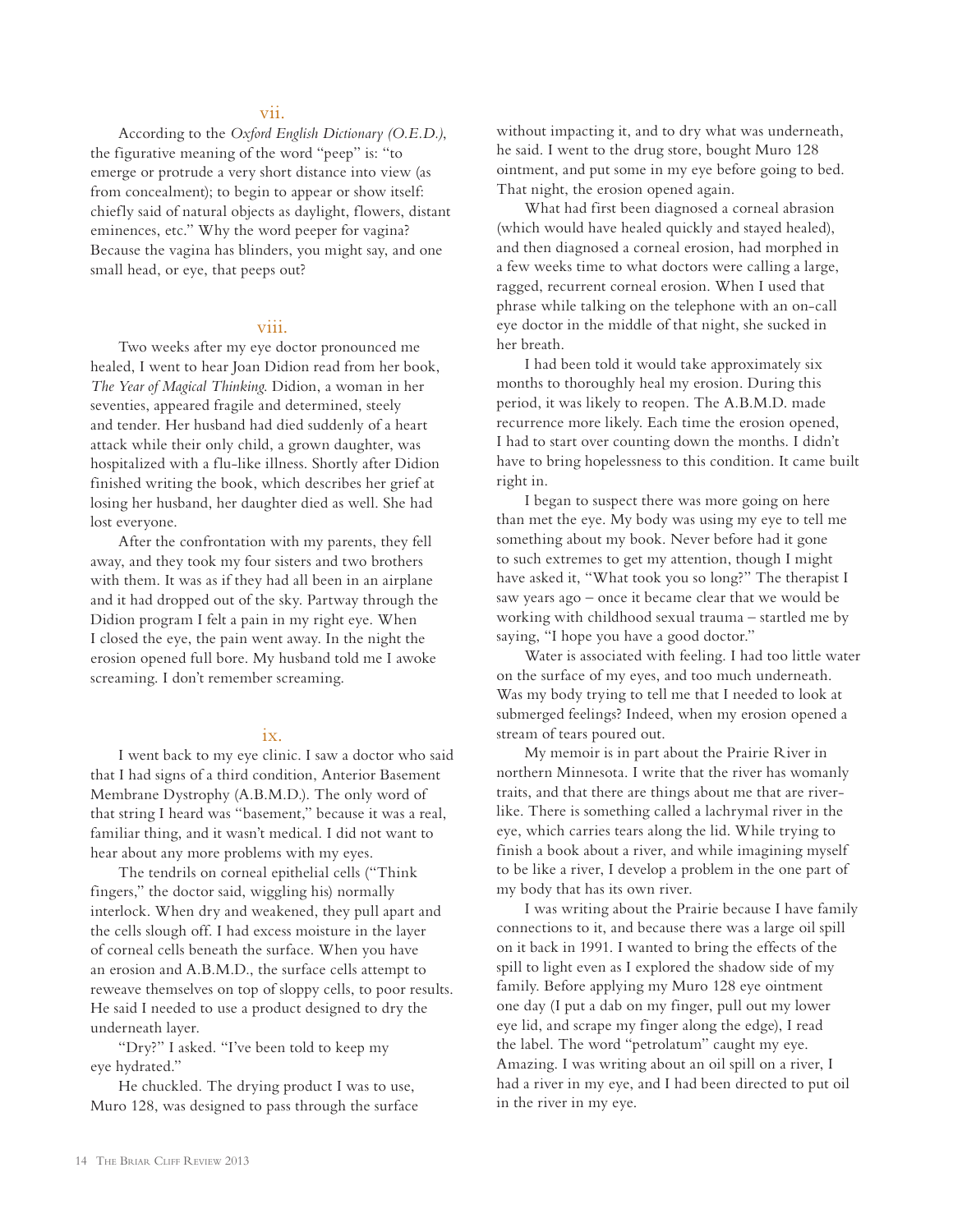I wanted to get away from eyes, and from that one wide disembodied woman's eye that is used in ads for things like false eyelashes or laser surgery. Don't people know how ominous that image is?

#### x.

When I told people I had a corneal erosion, they asked, "Does it hurt?" It did, but only when the erosion was open, and then in varying degrees. If a small patch of tissue sloughed off, I might feel just a tickle or a tremble. Other times, it would feel only as though I had an eyelash, or grit, in my eye. At these times I would shut the eye and it would heal itself.

The intense pain when the erosion opened wide, though, had made me exquisitely aware of sensations in my right eye, and, curiously, extra sensitive to words. I couldn't stand it when someone said, "That is an eyesore," or "I will keep my eyes peeled," or "That is eye-popping." There is a lot of eye peeling and popping going on, as it turns out, in everyday speech. Or I would hear, "That doesn't even begin to scratch the surface," and I would blink. The hair on my neck would bristle.

I picked up a magazine and began to read an article about a French Impressionist painter. Within a couple paragraphs I learned he had suffered a lesion on one eye. I put down the magazine and put on a compact disc. The liner notes said the composer had been blind since birth. I turned off the CD player. A friend invited me to her reading. She had had a novel published about Harley bikers. She introduced me to one of her biker friends. "Meet Deadeye," she said. Had I ever before in fifty years met someone named Deadeye? Why now? I shook his hand, but could not look him in the eye.

I wanted to get away from eyes, and from that one wide disembodied woman's eye that is used in ads for things like false eyelashes or laser surgery. Don't people know how ominous that image is? The one eye by itself? I went out to buy a poetry book for my writing group. Its cover illustration, a drawing of a house with one large eye looming over it, was called, "Buzzload of Paranoia."

#### xi.

I asked a young doctor who was on call if he had gotten any training in medical school on metaphor and the eye. After all, we say the eye is the window to the

soul. He looked at me a moment. He was gorgeous, straight out of central casting. His last name had a synonym for "dear one" in it.

"If we can't measure it or put a drop in it…" he said. "Then you don't go there?" I asked.

"We are simple," he said. He smiled. I smiled back. We were in cahoots. Two decades his senior, and I was flirting with him. To regain his authority, he said, sternly, "Remember to use your artificial tears."

# xii.

My book was, in part, about my low-grade depression, and how I had come to understand it. By mid-life, after plenty of therapy, and a marriage that had brought up old hurts as well as helped resolve them, I had no longer cried so much. But after I'd stopped crying I'd acquired eye problems. I had to actually go to the drug store and buy tears, put them in, and daub my eyes with a Kleenex. In other words, my erosion and dry eye condition forced me to go through the motions of a person crying. I wondered: Did my eyes have an agenda? Had a part of me that had expressed itself through tears now feel silenced? Did it miss the attention it had gotten, or the chance to unburden itself?

# xiii.

In several photographs of me as a child, I have my legs crossed, or I have one protective hand pressed to my crotch. In junior high and high school, whenever I wore pants, I carried my books in my arms, and let my purse hang from my wrist front and center, placed strategically to block the view of my crotch.

## xiv.

Because the erosion had opened to the point of intense pain three times in just a few weeks, I was advised to upgrade to a cornea specialist. The guy's name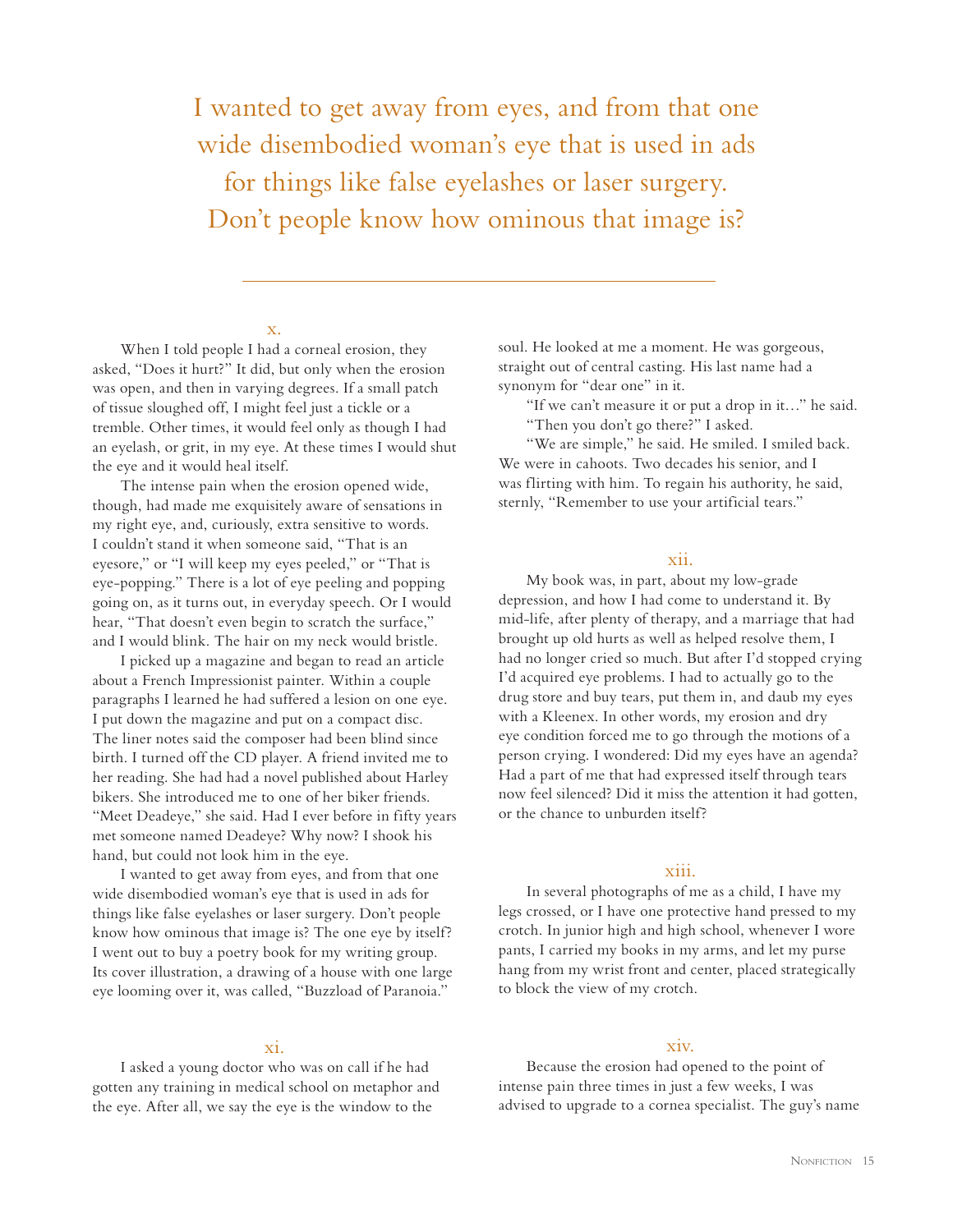Another peculiar thing: when chatting with me, doctors would look not into my eyes, but *at* my eyes. I can't say how I could tell the difference, just that I could.

sounded like a slang term for an erect penis. For a while I resisted seeing him on that basis alone. Many of the patients in his office were women, and most of them were in their sixties, or older. My mother, I learned, had been diagnosed with dry eye when she was in her mid-sixties. Why was I dealing with a health problem especially common to women at least ten years older than me? I wondered.

My mother was so squeamish about touching her eyes that she had my father put her drops in. Her paternal grandfather had been equally unable to touch his own eyes. Though I don't mind putting in drops or ointment, I was descended from people whose eyes creeped them out. Eye ailments make a lot of people queasy. I'm not sure why. Is it that eyeballs are inside the body, and when the eyelid opens, the body opens?

#### xv.

When my erosion was open, my inner eye was exposed, just as my inner life would be exposed when my book came out. I would stand naked to the world. Was my body trying to warn me that it would be painful to show what was usually personal and private, to lay it out for all to see?

#### xvi.

I bought myself a book called *Yoga Over Fifty*. The people demonstrating postures in it are all middle-aged or older. Their hair is grey or white, but none of them has rounded shoulders or a soft belly. I found mastering simple Yoga postures a good antidote to my fear that my eye problems meant I was aging prematurely. But I had to laugh when I saw what my Yoga book instructed me to do at the end of each session. To relax, I was urged to assume the Corpse pose.

## xvii.

One of the peculiar things about an eye ailment is that doctors use their eyes to diagnose your eyes. The better their vision, the more accurate their diagnosis. My regular eye doctor once said of my specialist, "He has such an eagle eye!" Another peculiar thing: when chatting with me, doctors would look not into my eyes, but *at* my eyes. I can't say how I could tell the difference, just that I could.

This look of theirs bugged me. I pay close attention to such things. I remember one evening when I was dating my husband. We sat on the couch, talking. My eyes are a lively blue. Something I said, I can't remember what, made him sit up straighter. He tipped his head forward just a little to look into my eyes from the appropriate level of his trifocals (we were in our forties). His long look conveyed curiosity and tenderness. I find this open look of his quietly thrilling.

On one of our first dinner dates we walked across the Stone Arch Bridge. It spans the Mississippi in downtown Minneapolis. Pausing on the far side, I said: "Sex hasn't worked out all that well for me." To which he replied, with a little smile, just the right amount of impetuousness, and without missing a beat: "I hope it works better for you this time."

## xviii.

"Peep" also means, according to the *O.E.D*., "to look through a narrow aperture, as through the half-shut eyelids or through a crevice, chink or small opening into a larger space." In order to sleep, I must be in a room with a shut door. I need that container. Even then I am on the alert. My eye doctor suspects – given where my erosion was – that I sleep with my eyes slightly open, which exacerbated the problem with dry eye, and with my erosion.

#### xix.

Another peculiarity of eye doctors is how myopic they are. They have a hard time thinking outside the eye. When I asked what activities I should avoid, they were noncommittal. "Keep the eye moist," was the only advice they could offer. Winter-indoors-Minnesota equals furnaces blasting, rooms dry as kilns. I avoided restaurants, theaters, museums, and stores, and chose instead to spend my days at home. I had a humidifier in my bedroom, and water in my bathtub and in pans on the floor throughout my house, left to evaporate.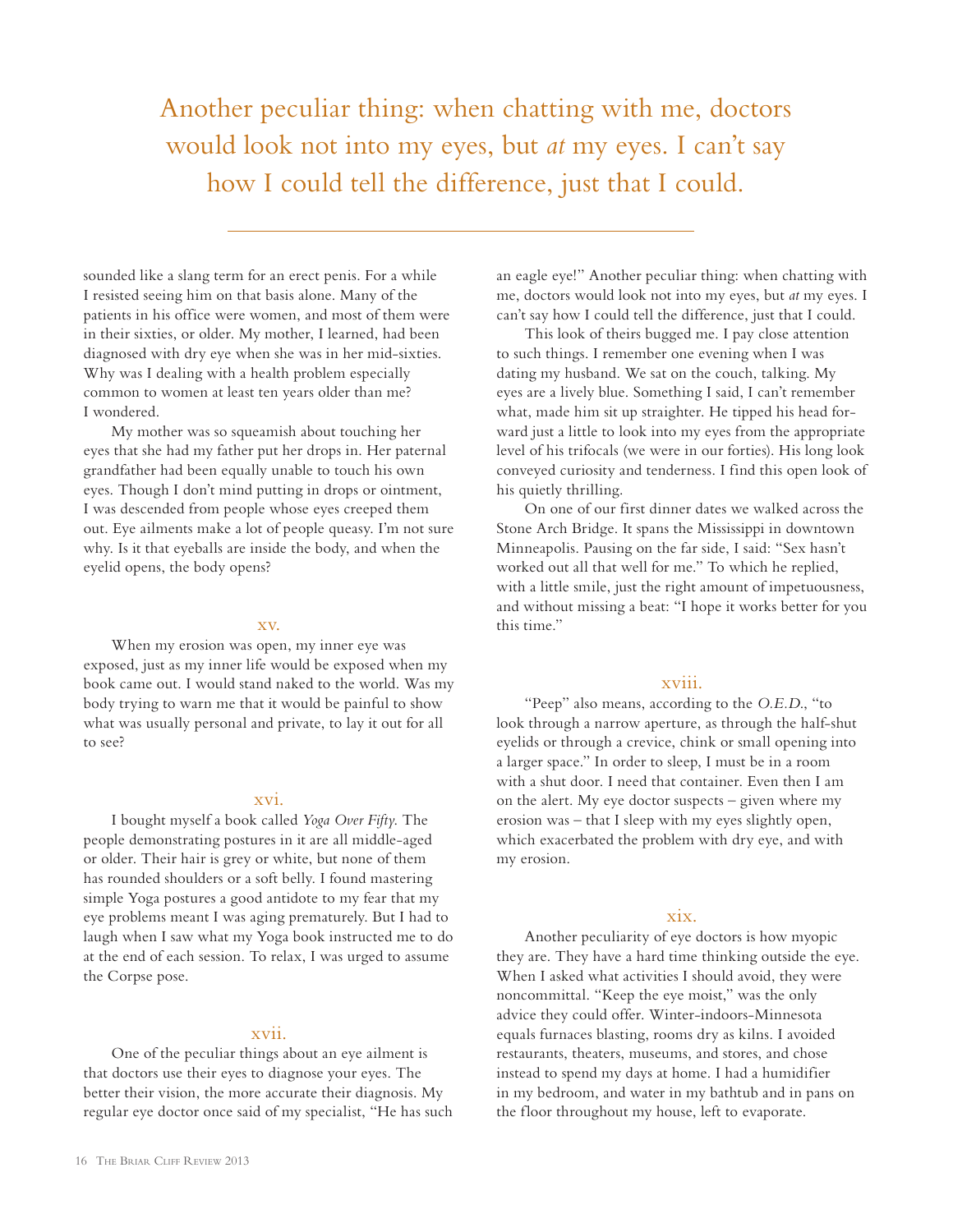I taught my writing classes a couple of times a week, but I drove there in a frigid car and then turned the thermostat down, forcing the students to wear their coats. Leaving town was out of the question. If my erosion opened, I needed immediate help. I had to stay within a short drive of my eye doctors and their numbing drops. On the rare occasion that I had to run an errand just out to the suburbs, I was snappish and wary.

My doctors' concerns were scarring, infection, and vision loss. I made note of theirs, and added my own. Did I have some as yet undiagnosed disease that was the underlying cause of the erosion? Would I lose my job? Would I become dependent on others? What if a natural disaster or a terrorist attack disrupted commerce? If Bion Tears were not available, my eye would dry out and the erosion might open and stay open. If we had to flee our home, I wondered, would I be left behind, too slowed by pain, too infirm to be brought along?

#### xx.

I had learned in therapy to refer to the young, troubled aspect of myself as the hurt kid. Did this kid hate my book, where she is featured? Did she fear being annihilated by being transferred to the page? Did she think I was soft-soaping her pain in the book? Was she still so angry she couldn't see straight? Was she afraid that by writing the book I would get beyond her pain, beyond her?

## xxi.

My paper file at the eye doctor's office grew to the size of a phone book for a medium-sized city. I asked my cornea specialist about metaphor and the eye.

"I am writing a memoir about a wounded I, and I develop an eye wound. How could these not be related?" I said.

He had his back turned to me as he wrote in my chart. He glanced over his shoulder. "There can be many layers of meaning in a physical problem," he said, and then he turned back to the chart. "The body is a complex thing …." Nervously, he looked over his shoulder at me again. "Well, not a *thing*," he said.

#### xxii.

Because doctors were so limited in what they could do to help me heal my erosion, I turned to others. I talked to my therapist, I got massages, I sought out chiropractic care. When it appeared these approaches were not going to help me either, I went to a homeopathic doctor. I told her about the sexual trauma I suffered as a young child. Sanguine, she said she'd had the same experience, but would never do anything hurtful in response to it, she would never write a book about it.

She told me to put a patch on the eye and to let my erosion heal underneath it, naturally. Her advice, both as a person and as a doctor, in other words, was to put a lid on it. I tried to follow her advice, but I didn't get the patch taped on right. In the middle of the night it bumped against my eye, knocking loose a large patch of corneal tissue.

Up to that point, when I had had a full-blown erosion in the night, it had closed again within an hour. But this time it stayed open for fifteen hours. The pain pinned me to the bed. Doctors use a mild term for what I was feeling: "a foreign body sensation." The eye wound feels hot and raspy, as if it is being poked and torn. Even though you know there is nothing in your eye, you are desperate for relief. You want someone to pull that thing that isn't there out of your eye.

With the erosion open and my pain a hundred times worse than any I had ever felt before, my eye looked angry. And I grew angry. My husband, who was trying to help, could do nothing right. I yelled at him, I turned my back, I sobbed. I wondered: is this what it feels like to die?

I had become extremely light sensitive, so I shut both eyes. As we prepared to go see my doctor, my husband led me across our living room by the arm. I stepped over something I saw in my mind's eye: a toy horse, the kind a child holds between her legs as she trots around. I noted that my husband and I owned no such toy. Had I stepped into my childhood? Was this unfamiliar object in some way related to my sexual trauma?

In the car on the way to the doctor's office I found myself saying, "This is how much it hurt, this is how much it hurt," through my tears. I realized that the pain had caused me to bypass a circuit, and I was referring to sexual trauma whose details I couldn't fully access.

#### xxiii.

Sometimes when I am lying down I feel a fizzing at the top of my head, and my upper body seems to elongate and lift away. I am like a cartoon character whose form is elastic. The top of me soars upward as the bottom of me stays put. I have been told this is not an uncommon sensation. Maybe my body is remembering being born. Or maybe this developed so I could escape my lower body when I was young. The "I" in me got to float up and away.